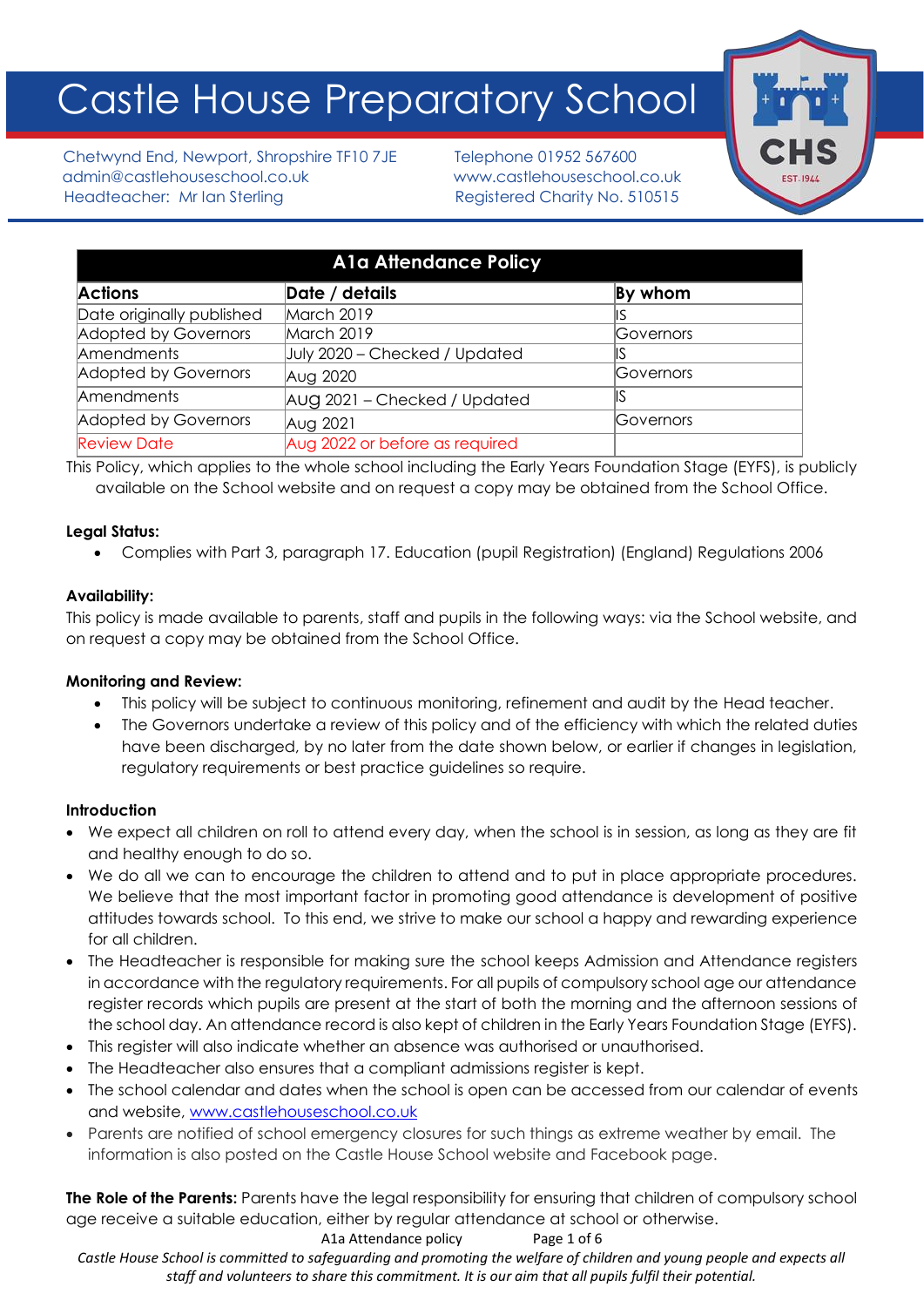**The Role of the School:** The school is required to maintain two registers:

- An admission Register (known as the School Roll)
- An attendance Register.

#### **Admission Register**

This gives particular information about pupils who are currently registered as attending Castle House. For the purposes of day-to-day management of the school the admission register may be contained within the school database. The register will comprise information that is compliant with regulations set out in the education (student registration) (England) regulations currently in force. For each student, the admission register will contain:

- Name in full
- Gender
- Name and address of every person known to the school to be a parent or guardian of the student (and an indication of the parent with whom the student normally resides)
- At least one telephone number at which the parent can be contacted in an emergency
- Day, month and year of birth
- Day, month and year of admission or re-admission to the school
- Name and address of the school last attended, if any
- Leaving date and ongoing placement

#### **Attendance Register**

The School is required to ensure that the attendance register for all students on the school roll is taken twice a day – once at the start of the morning session and once during the afternoon session.

Each student must be marked on the register in one of the following categories:

- Present
- Engaged in an approved educational activity away from the school site (approved by the head teacher and supervised by a person approved by the head teacher, including sporting activities, educational visits or residential trips)
- Absent
- Unable to attend through exceptional circumstances (unavoidable closure of the school site or part of it)
- Taking authorized absence (granted leave of absence by the head teacher or a person acting on their behalf, unable to attend by reason of sickness or unavoidable cause, observing a day exclusively set apart for religious observance by the religious body to which the parent belongs
- Taking unauthorized absence (if no reason is established when the register is taken, the entry may be corrected later when the reason is established).

If a student is absent, the register must say whether or not the absence has been authorized by the school (parents cannot authorize absence – it is the school that decides how to classify absences). Authorized absence is where the school has either given approval in advance for a student of compulsory school age to be away, or has accepted an explanation offered afterwards as satisfactory justification of absence (e.g. illness). All other absences are treated as unauthorized.

Authorized absences include: medical or dental appointments, days of religious observance, and visits to future schools, exclusion, family bereavement and special occasions (e.g. weddings). All requests for absence must be made in writing to the Headteacher giving the school plenty of time to consider the request.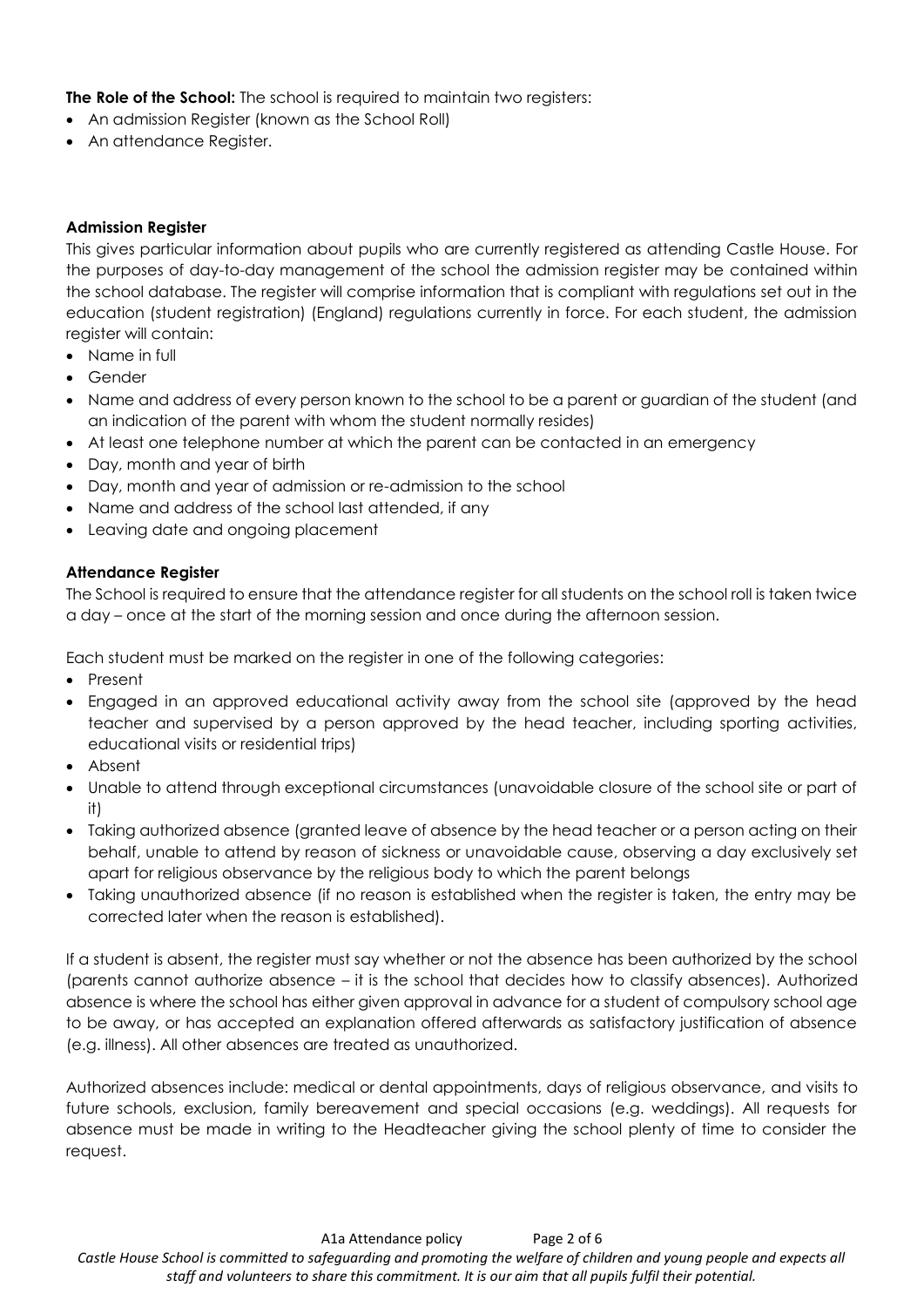If a pupil is absent without explanation when the register is called, school staff will contact the parents the same day whenever possible. The absence will be treated as unauthorized unless an explanation is offered as satisfactory justification for absence.

## **Failure to Attend School**

If a pupil fails to regularly attend school, we will work closely with the parents and pupil to resolve issues and develop strategies to improve attendance.

The school is required to inform the LA if a student fails to attend regularly. Independent schools have a legal duty to report certain attendance issues to their local authority: 3.5 days within a 6-week block (other than for reasons of sickness or leave of absence), failure to attend regularly, additions to the attendance register within 5 days and deletion from the school register under the 15 grounds identified by Children Missing From Education September 2016 Annex A (Appendix 1). In this last case, independent schools are required to report the circumstances as soon as possible to the local authority (LA) in which the student lives.

# **Definitions**

# *Authorised absence*

- An absence is classified as authorised when a child has been away from school for a legitimate reason and the school has received notification from a parent. For example, if a child has been unwell, the parent writes a note or telephones the school to explain the absence.
- Only the school can make an absence authorised. Parents do not have this authority.

## *Unauthorised absence*

- An absence is classified as unauthorised when a child is away from our school without the permission of both the school and a parent.
- Therefore, the absence is unauthorised if a child is away from school without good reason, even with the support of a parent.

## **If a child is absent**

- When a child is absent unexpectedly, the class teacher will record the absence in the register and will inform the school office.
- When the child returns to school, a note from a parent or guardian should explain the absence. Notes are placed in the back of the register.
- A note, email or telephone call should be sent/made to the school office prior to the day of absence e.g. if a child has a medical appointment.
- If there is any doubt about the whereabouts of a child, the class teacher should take immediate action by notifying the school office. Castle House will then be in contact straight away with the parent/carer, in order to check on the safety of the child.

## **Requests for leave of absence**

- We believe that children need to be in school for all sessions so that they can make the most progress possible. However, we do understand that there are circumstances under which a parent may legitimately request leave of absence for a child to attend e.g. a visit a secondary school, family funeral etc.
- We expect parents to contact the school at least a week in advance but normally this request will be granted.
- Pupils at Castle House enjoy 14 weeks holiday from school. We therefore naturally prefer parents to take their family holiday in normal school holiday periods. The school will, under exceptional circumstances, grant the leave of absence in term time. A holiday request form asking for such an absence should be collected from the school office and returned to the Headteacher. In addition to the exceptional circumstances listed account will also be taken of the pupil's attendance so far that year.

## **Long-term Absence**

A1a Attendance policy Page 3 of 6 *Castle House School is committed to safeguarding and promoting the welfare of children and young people and expects all staff and volunteers to share this commitment. It is our aim that all pupils fulfil their potential.*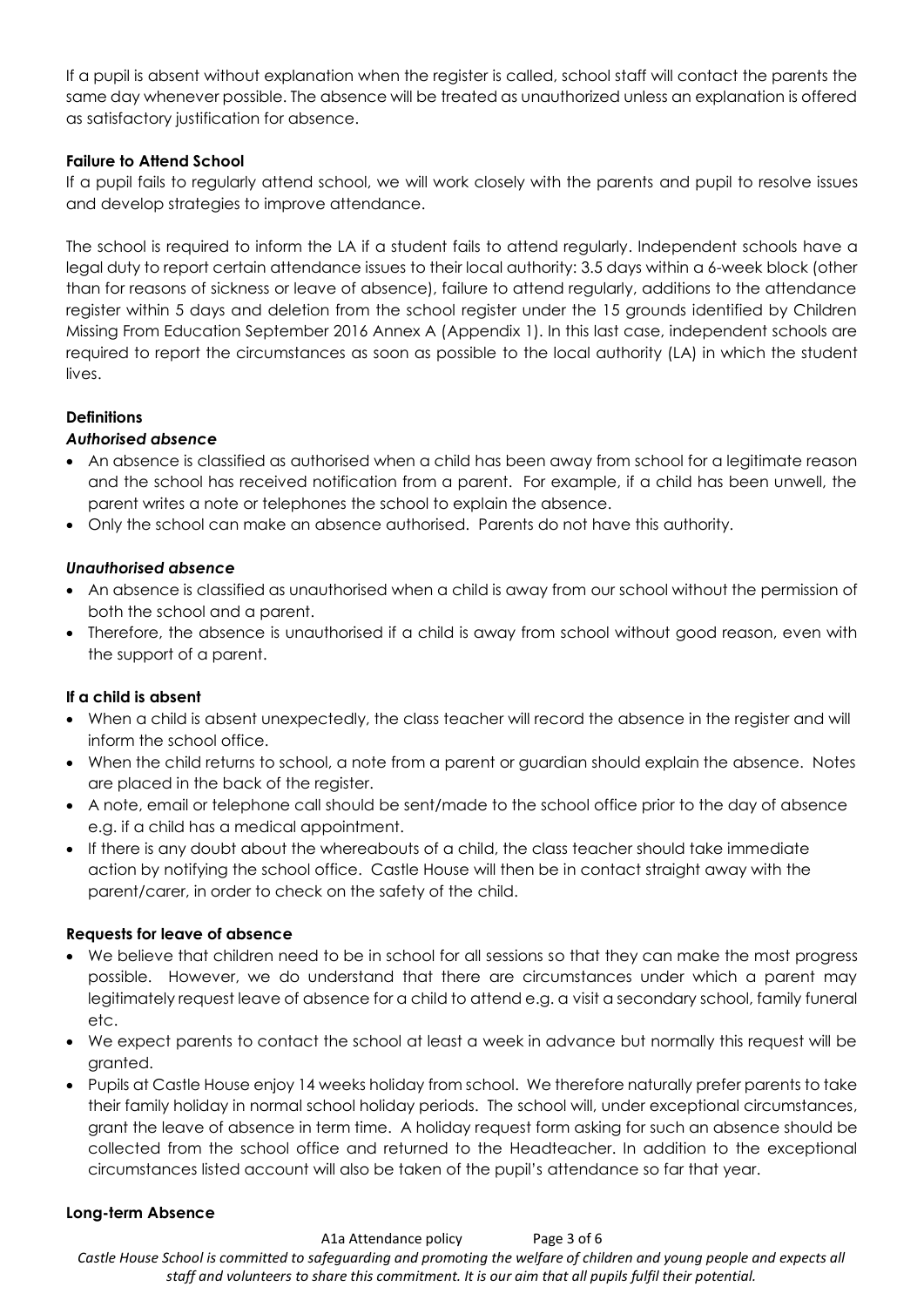• When children have an illness that means they will be away from our school for over five days, the school will do all it can to send material home so that they can keep up with their school work.

# **Repeated Unauthorized Absences**

- The school will contact the parent of any child who has an unauthorized absence.
- If a child has a repeated number of unauthorised absences, the parents will be asked to visit the school and discuss the problem.
- Pupils showing patterns of non-attendance will be referred to the Educational Welfare Officer if the attendance has not improved after a meeting with parents.

## **Monitoring of Attendance**

- It is the responsibility of the Headteacher to monitor overall attendance and seek to ensure that the attendance figures are as they should be.
- The school keeps accurate attendance records on file for a minimum period of five years.
- Class teachers will be responsible for monitoring attendance in their class and for following up absences in the appropriate way.
- Any ongoing absences, 'Lates' or unauthorised absences for holidays is followed up as quickly as possible.
- If there is concern about a child's absence, the teacher will contact the school office who in turn will attempt to contact the parents.
- Castle House School values attendance at school and pupils with 100% attendance in the academic school year are presented with a 100% attendance badge at the Annual Prize Giving.

**Deletions from the Admission Register due to unpaid school fees** Castle House School reserves the right to delete a pupil from its admission register where the fees remain unpaid following the first day of term. Parents sign a contract agreeing to the payment of fees before term starts. The school also reserves the right to charge an additional 2% on top of any unpaid fees. Where fees are unpaid the procedure is as follows

- 1. Contact parents giving notice of removal from the admissions register in ten days following the date of this letter. This letter will invite parents in discuss the non-payment of the fees to ascertain if any special arrangements for fees can or need to be made for the staged payment to ensure continuation of schooling.
- 2. Five days after the date of the initial letter write again / make contact to see if a resolution can be reached
- 3. Ten days after the initial letter contact parents again to inform then that the pupil should not attend on the eleventh school day
- 4. On the eleventh day the School will contact Telford and Wrekin CME (Children missing in Education) to inform that the child has been removed from the admissions register enclosing evidence of all communications and contracts.

**Emergency Contact Information** Every pupil, schools should hold an emergency contact number for more than one person. Emergency contact numbers should be provided and updated by the parent with whom the pupil normally resides. This goes beyond the legal requirement but is good practice. Doing so provides schools with additional options for making contact with a responsible adult when a child is missing school and is also identified as a welfare and/or safeguarding concern. Where school staff have concerns about a child, they should use their professional judgement and knowledge of the individual pupil to inform their decision as to whether welfare concerns should be escalated.

Where the school notifies a local authority that a pupil's name is to be deleted from the admission register, the school must provide the local authority with the following information:

- the full name of the pupil;
- the full name and address of any parent with whom the pupil lives;
- at least one telephone number of any parent with whom the pupil lives;
- the full name and address of the parent who the pupil is going to live with, and the date the pupil is expected to start living there, if applicable;
- the name of pupil's other or future school and the pupil's start date or expected start date there, if applicable; and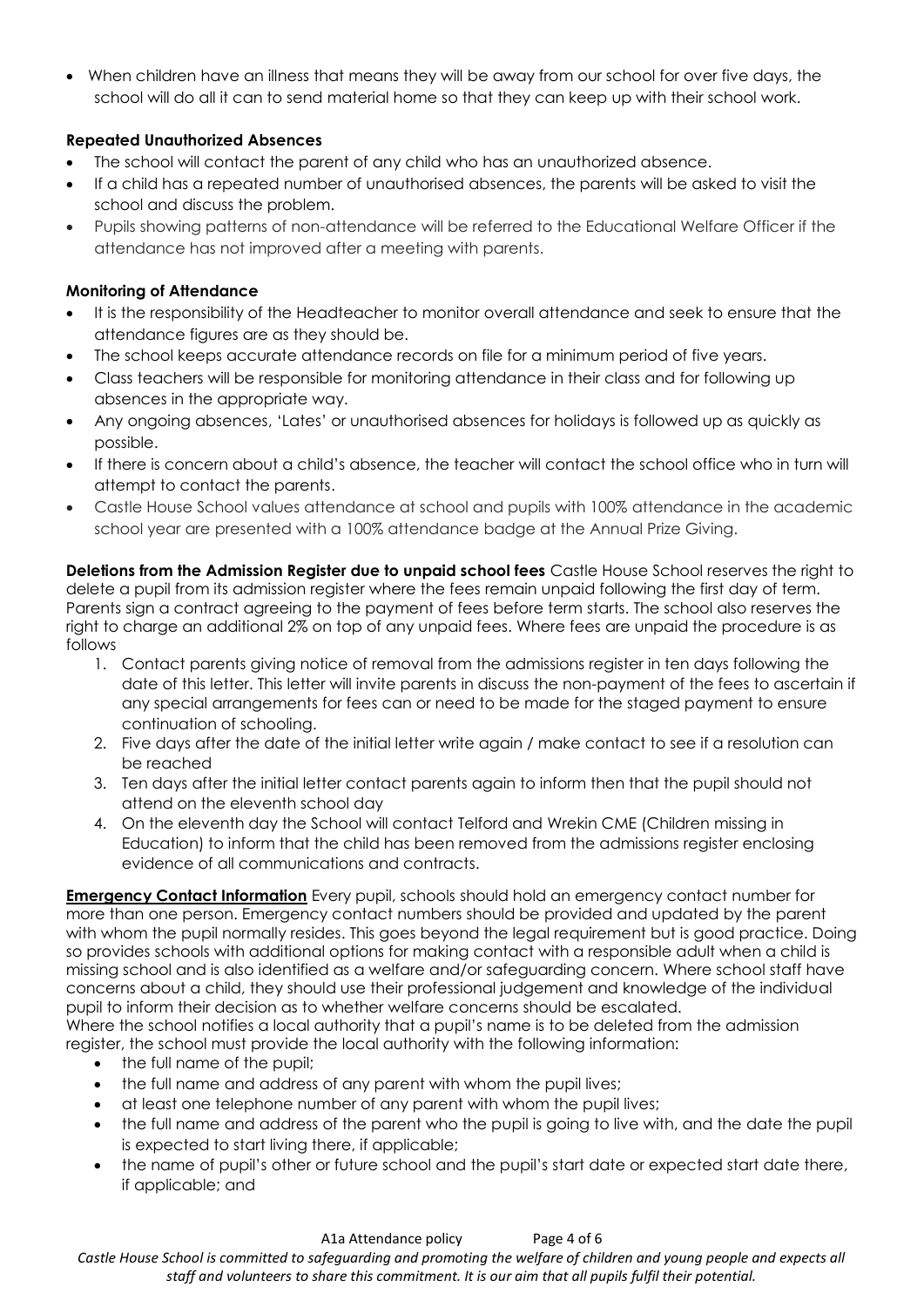• the ground prescribed in regulation 8 under which the pupil's name is to be deleted from the admission register. 8 Under section 436A of the Education Act 1996 (as inserted by section 4 of the Education and Inspections Act 2006).

#### **Registration Codes**

 $\prime \backslash$ : Present in school  $\prime$  = am  $\backslash$  = pm Present in school during registration.

Code L: Late arrival before the register has closed Schools should have a policy on how long registers should be kept open; this should be for a reasonable length of time but not that registers are to be kept open for the whole session.

A pupil arriving after the register has closed should be marked absent with code U, or with another absence code if that is more appropriate.

Present at an Approved Off-Site Educational Activity An approved educational activity is where a pupil is taking part in supervised educational activity such as field trips, educational visits, work experience or alternative provision. Pupils can only be recorded as receiving off-site educational activity if the activity meets the requirements prescribed in regulation 6(4) of the Education (Pupil Registration) (England) Regulations 2006. The activity must be of an educational nature approved by the school and supervised by someone authorised by the school. The activity must take place during the session for which the mark is recorded. Attendance codes for when pupils are present at approved off-site educational activity are as follows:

Code B: Off-site educational activity. This code should be used when pupils are present at an off-site educational activity that has been approved by the school. Ultimately schools are responsible for the safeguarding and welfare of pupils educated off-site. Therefore by using code B, schools are certifying that the education is supervised and measures have been taken to safeguard pupils. This code should not be used for any unsupervised educational activity or where a pupil is at home doing school work. Schools should ensure that they have in place arrangements whereby the provider of the alternative activity notifies the school of 10 any absences by individual pupils. The school should record the pupil's absence using the relevant absence code.

Code D: Dual Registered - at another educational establishment. This code is not counted as a possible attendance in the School Census. The law allows for dual registration of pupils at more than one school. This code is used to indicate that the pupil was not expected to attend the session in question because they were scheduled to attend the other school at which they are registered. The main examples of dual registration are pupils who are attending a hospital school or a special school on a temporary basis. It can also be used when the pupil is known to be registered at another school during the session in question. Each school should only record the pupil's attendance and absence for those sessions that the pupil is scheduled to attend their school. Schools should ensure that they have in place arrangements whereby all unexplained and unexpected absence is followed up in a timely manner.

Code J: At an interview with prospective employers, or another educational establishment This code should be used to record time spent in interviews with prospective employers or another educational establishment.

Code P: Participating in a supervised sporting activity This code should be used to record the sessions when a pupil is taking part in a sporting activity that has been approved by the school and supervised by someone authorised by the school.

Code V: Educational visit or trip This code should be used for attendance at an organised trip or visit, including residential trips organised by the school, or attendance at a supervised trip of a strictly educational nature arranged by an organisation approved by the school.

Code C: Leave of absence authorised by the school Only exceptional circumstances warrant an authorised leave of absence. Schools should consider each application individually taking into account the specific facts and circumstances and relevant background context behind the request.

Code E: Excluded but no alternative provision made If no alternative provision is made for a pupil to continue their education whilst they are excluded but still on the admission register, they should be marked absent in the attendance register using Code E. Alternative provision must be arranged for each excluded pupil from the sixth consecutive day of any fixed period or permanent exclusion. Where alternative provision is made they should be marked using the appropriate attendance code. Code H: Holiday authorised by the school Head teachers should not grant leave of absence unless there

are exceptional circumstances. The application must be made in advance and the head teacher must be satisfied that there are exceptional circumstances based on the individual facts and circumstances of the case which warrant the leave. Where a leave of absence is granted, the head teacher will determine the number of days a pupil can be away from school. A leave of absence is granted entirely at the head teacher's discretion.

A1a Attendance policy Page 5 of 6 *Castle House School is committed to safeguarding and promoting the welfare of children and young people and expects all staff and volunteers to share this commitment. It is our aim that all pupils fulfil their potential.*